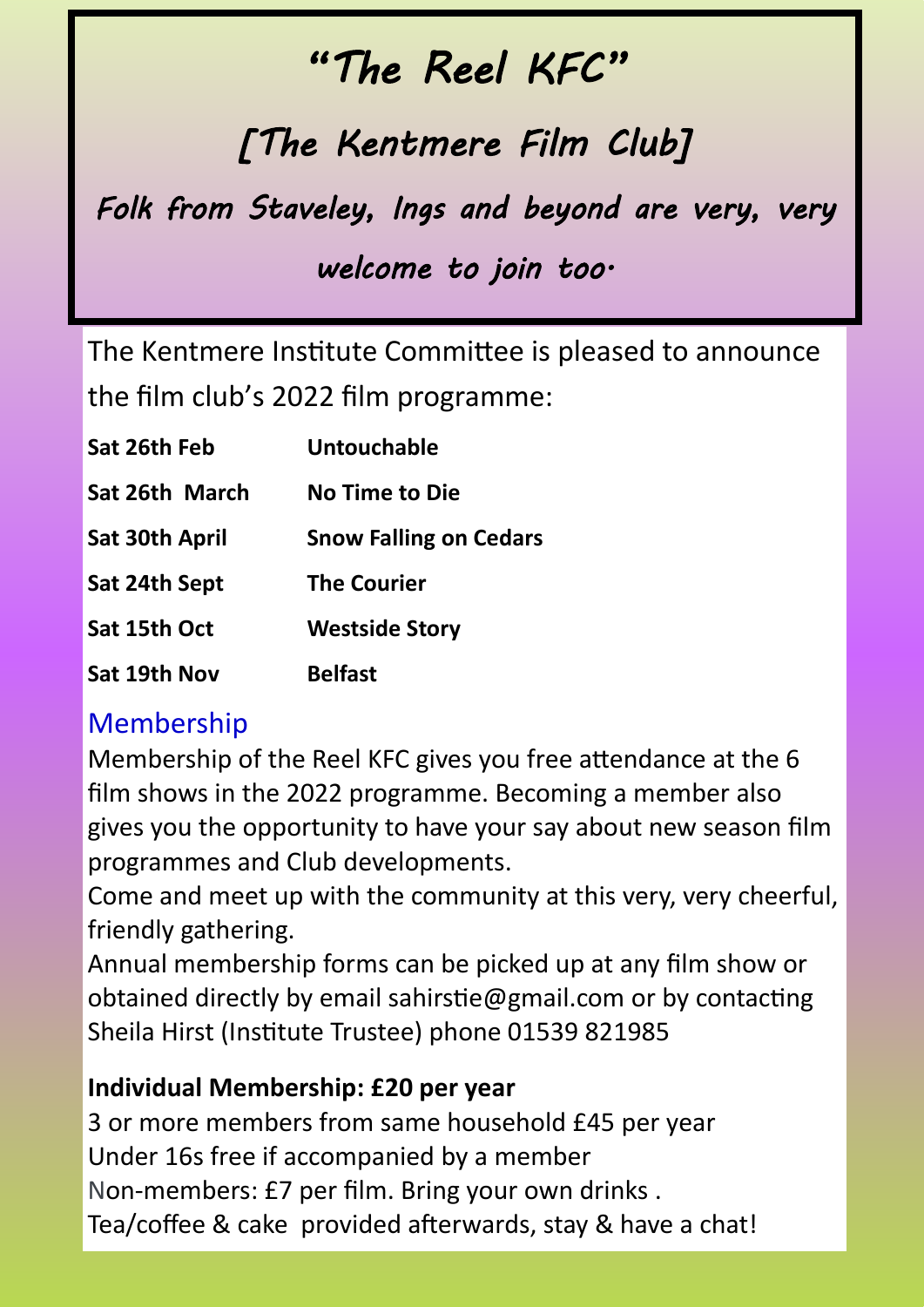#### **Saturday 26th Feb 2022 7.30pm**



#### **Untouchable**

Parisian Philippe is aristocratic, rich, cultured, intellectual and quadriplegic. He can buy all the help he needs, but because he dislikes the pity that tends to come with it, he chooses as his carer the unqualified Driss, who only came to the interview because he wanted his jobseeker social security form signed. So begins an unlikely friendship, based on a true story, that brings brighter colours to at least two lives. With just the right blend of humour and sentiment, this is a film to bring a smile to February.

#### **Saturday 26th March 2022 7.30pm**



#### **No Time To Die**

The latest 007 nonsense with superb locations, breathtaking stunts, fabulous action scenes, new fellow spies and Daniel Craig himself, for the last time after sixteen years. All good fun and adrenaline and, for fans of old, lots of references to past glories to try and spot. *Reel KFC* regulars will doubtless burst into song when they recognise the actor playing the villain, no longer acting on behalf of Queen or country.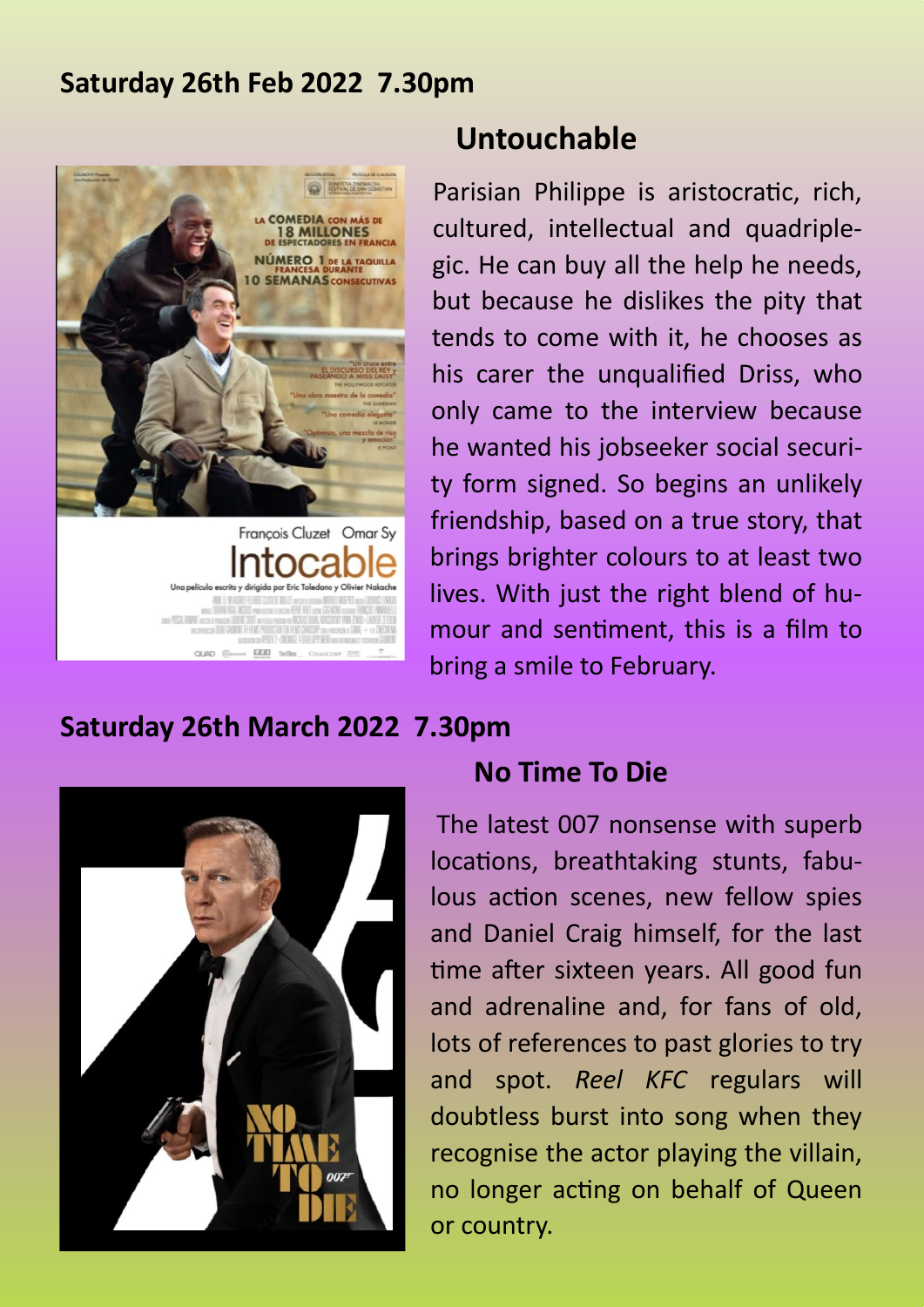#### **Saturday 30th April 2022 7.30pm**



#### **Snow Falling on Cedars**

When a fisherman is found mysteriously drowned in his own net in the waters of Washington State, it is not long before the suspicion of murder that falls on Kabuo is exacerbated by the anti-Japanese feeling of the post-war period. As the worst winter in memory gets underway, Ishmael attends the trial, struggling to reconcile the fairmindedness of the smalltown newspaper he inherited from his father with his own hurt, for it was Kabuo who took from him the childhood sweetheart he still loves. A

beautifully atmospheric film of the superb David Guterson novel.

### **Saturday 24th Sept 2022 7.30pm**



### **The Courier**

Tom Hanks wasn't the only civilian to be recruited into cold war dealings with the Soviet Union (hardier *Reel KFC* members will remember our chilly showing of *Bridge of Spies)*. In *The Courier* Benedict Cumberbatch plays Greville Wynne, a globe-trotting British businessman recruited by MI6 and the CIA to collect information from Oleg Penkovsky, who believed that the cold war was escalating into nuclear catastrophe, and was prepared to leak information to

stop it. A rousingly effective old-school spy thriller, based on fact.